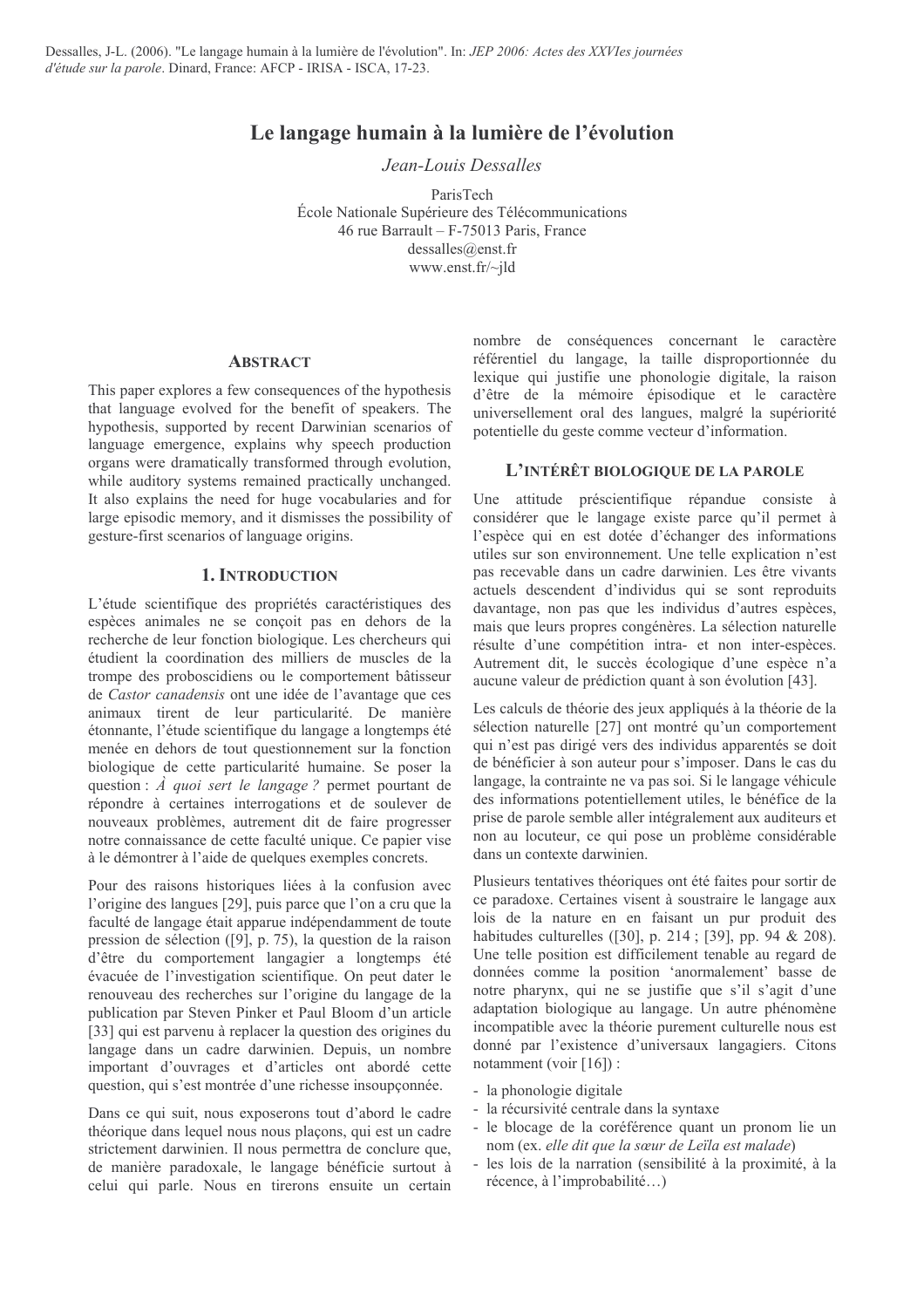$lois$ de l'argumentation mécanisme  $-$  les (le contradiction-abduction-négation)

Ces phénomènes et d'autres, tous spécifique au langage. sont trop profondément ancrés dans la cognition pour qu'on puisse facilement attribuer leur universalité à un hypothétique héritage culturel. Si l'on reconnaît donc un ancrage biologique au langage, le problème revient dans toute son acuité : comment la prise de parole peut-elle profiter au locuteur?

Les hypothèses avancées pour tenter de résoudre ce problème ne sont pas nombreuses. L'une consiste à voir dans le langage un échange coopératif d'informations utiles, une sorte de troc  $(35)$ , p. 28 ;  $[42]$ ; [5]). Ainsi, la prise de parole bénéficierait à l'auditeur dans un premier temps, mais également au locuteur dans un second temps lorsque les rôles s'inversent. Malheureusement, cette manière de voir pose de nombreux problèmes [15]. La prise de parole, dans un scénario coopératif, devrait être toujours utilitaire, parcimonieuse et dirigée vers un seul interlocuteur à la fois, de manière à éviter le vol d'information qui ruinerait l'avantage du locuteur. Or, la réalité du langage est bien différente : les prises de paroles de la vie quotidienne ne portent pas systématiquement sur des informations réellement utiles ; il existe plus d'individus bavards en quête de public que de détenteurs d'informations attendant d'être sollicités : et les individus s'adressent souvent à plusieurs personnes, près de deux en moyenne [20].

La seule hypothèse alternative actuellement disponible est que le langage constitue un moyen d'affichage, ce qui permet de le faire entrer dans le cadre théorique du signal honnête (*honest* ou *costly signalling*) [23], qui est un cas particulier de la théorie du handicap [44]. Cette perspective confère une fonction fondamentale au langage, celle de participer à l'établissement des liens sociaux [21]. Les individus parleraient pour afficher certaines qualités, notamment la capacité à savoir avant les autres, qui sont recherchées par les partenaires de coalitions [16]. L'avantage du parleur, dans ce cas, est immédiat : il est de s'attirer ou de conserver les meilleurs alliés auxquels il peut prétendre [19].

Les conséquences d'un tel scénario sont multiples et importantes, comme nous le verrons dans le reste de cet article. La toute première conséquence est que les pressions sélectives se sont exercées essentiellement sur la production de la parole, puisque ce sont les locuteurs qui cherchent à afficher certaines qualités. Pour prendre une métaphore, ce sont les marchands font l'effort de dresser un étal et de vanter leur marchandise, tandis que les clients continuent à avoir un comportement normal, se contentant tout au plus de marchander. On s'attend donc à ce que l'essentiel des transformations physiologiques et comportementales liées au langage se situent du côté de la production des sons et des énoncés.

### **LA PRODUCTION DES SONS**

La communication langagière humaine repose sur un mécanisme vocal de production et un mécanisme acoustique d'analyse. D'un point de vue évolutif, la dissymétrie entre les deux est patente. Le système de production des sons s'est considérablement transformé par rapport à ce qu'il est chez les autres primates, alors que les capacités d'audition sont pratiquement restées inchangées, en parfaite conformité avec l'idée que le langage bénéficie essentiellement au locuteur.

L'appareil vocal humain a évolué pour augmenter significativement la cavité résonante constituée par le pharynx, qui est descendu au niveau de la sixième vertèbre, alors qu'il est positionné au niveau de la deuxième vertèbre chez d'autres mammifères comme le chien [4]. Cette position basse pose des problèmes importants, notamment les nombreux accidents liés à l'aspiration de nourriture.<sup>1</sup> Une autre spécificité humaine concerne le contrôle cortical direct de l'appareil vocal, qui offre une commande volontaire précise des muscles laryngés, absente chez les autres primates ([14], p. 250).

Le contraste est saisissant avec les capacités acoustiques, qui n'ont pas connu de changement spectaculaire si on les compare avec celles des primates ou même avec celles des mammifères et des oiseaux. La capacité à discriminer les phonèmes des langues humaines a été démontrée chez des espèces aussi variées que les macaques les chinchillas, les perruches, les pigeons, les gerbilles et les rats [40]. Le bonobo Kanzi parvient couramment à extraire les mots qu'il connaît d'un flot continu de parole [36]. Si, comme le prévoient certains modèles utilitaires coopératifs de l'évolution du langage, la parole bénéficiait à l'auditeur. la sélection naturelle aurait doté notre espèce de capacités acoustiques surdéveloppées sans rapport avec celles des autres primates et d'oreilles en forme de grands cornets orientables pour donner l'avantage à ceux qui sont capables de voler l'information à autrui ([28], p.351). Les capacités surdéveloppées de l'être humain, en ces matières, se situent plus dans la gorge que dans l'oreille.

Le système phonologique humain est un système combinatoire digital qui nous permet, au sein de chaque langue, d'assembler des sons pour constituer des morphèmes signifiants. Il s'agit d'un système particulièrement efficace qui permet d'émettre typiquement une quinzaine de signaux nouveaux par seconde. Encore une fois, il semble que ce système soit optimisé du côté du locuteur beaucoup plus que du côté de l'auditeur :

"In fact, the temporal resolution capacity of the ear would not be good enough at normal speaking rates to

<sup>&</sup>lt;sup>1</sup> Par exemple, près de 270 décès ont été causé par l'inhalation ou l'aspiration d'aliments en 1987 au Canada [24]. Le risque justifie que la manœuvre Heimlich fasse partie des techniques de base enseignées aux secouristes.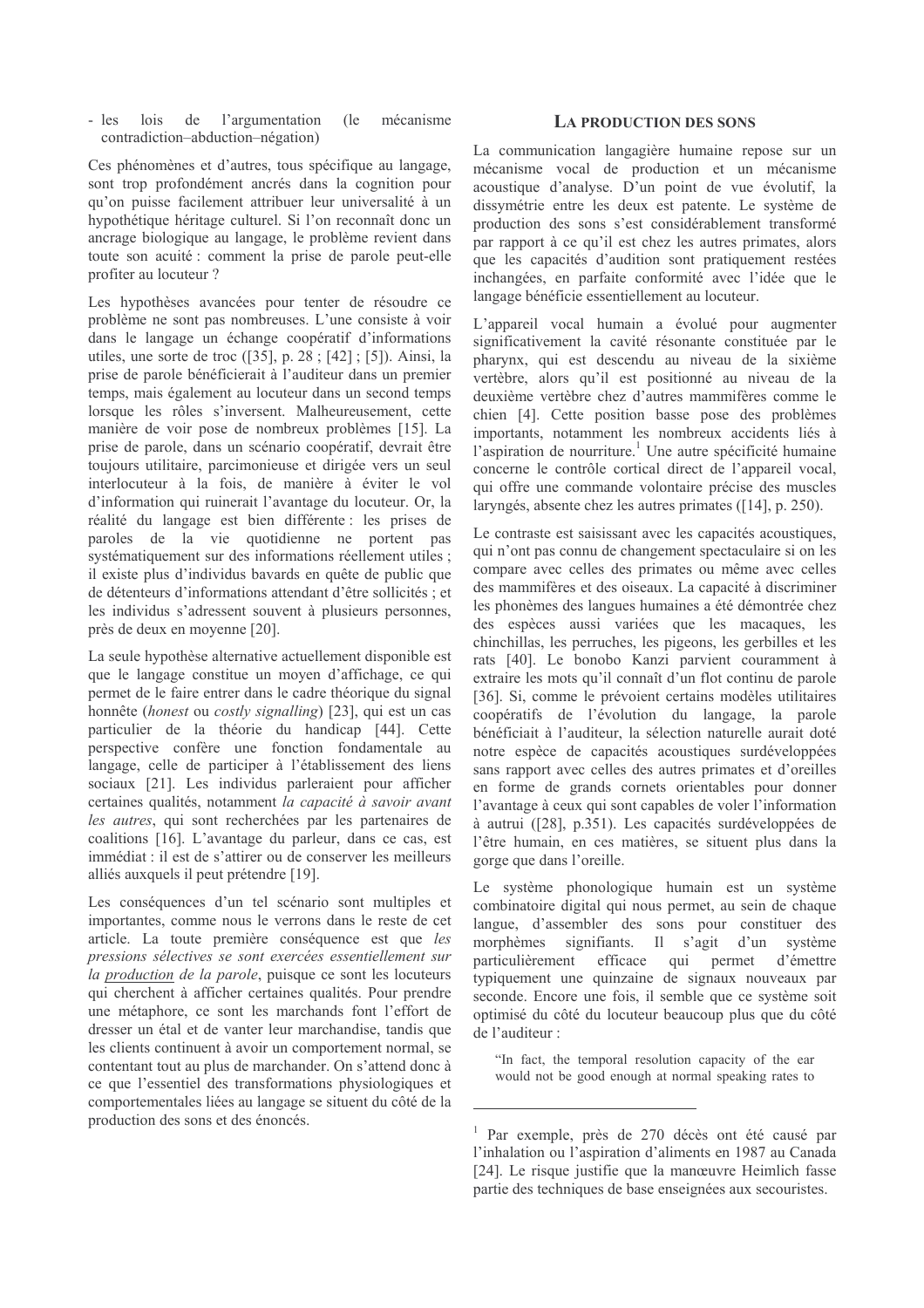segregate different phonemes and to perceive their proper order, if phonemes were consecutive bits of sound (Liberman & Mattingly 1985). Nature circumvents this limit imposed by the auditory system by packing the phonemes in such a way that each segment of sound conveys information about several phonemes." $[1]$ 

Certaines études de modélisations montrent que sous des hypothèses simples de contraste acoustique maximal et de déformation minimale, un simple tube doté de points de constriction évolue pour produire des voyelles et des consonnes proches de celles des langues humaines [7]. Ce résultat n'est pas obtenu par une coévolution de l'appareil émetteur et de l'appareil récepteur, mais seulement du premier, conformément à l'hypothèse selon laquelle la parole avantage avant tout le locuteur.

### UN LEXIQUE PLÉTHORIQUE

La fonction biologique de l'appareil phonologique est indéniablement de permettre la communication non ambiguë de nombreux éléments lexicaux différents, et pour cela l'adoption d'un système combinatoire digital constitue une solution efficace [31]. On peut se demander, toutefois, avantage quel représente l'hypertrophie lexicale des langues humaines. Un humain adulte comprend des dizaines de milliers de mots de sa langue maternelle, sans compter les mots qu'il comprend dans les autres langues.<sup>2</sup> Quelle est la raison d'une telle inflation? Pour certain auteurs, le langage  $\overline{a}$ essentiellement une fonction utilitaire.

"It is possible to imagine a superintelligent species whose isolated members cleverly negotiated their environment without communicating with one another, but what a waste! There is a fantastic payoff in trading hard-won knowledge with kin and friends, and language is obviously a major means of doing so"  $(34]$ , p. 367)

"And, of course, the arrival of natural language would then have hugely facilitated both social co-operation and the acquisition knowledge. [...] For its arrival would have made possible the detailed exchange of information, as well as the intricate but indefinitely flexible co-ordination of activity, which underlies much of the success of our species." ([8], p.231-232)

"Language allowed our ancestors to share ideas and experiences, and to solve problems in parallel. The adaptive significance of human language is obvious. It pays to talk." [32]

Cependant, on voit mal comment la communication utilitaire pourrait justifier l'emploi de lexiques pléthoriques. Comme le remarque Robin Dunbar :

[...] most people would, at least until very recently, have supposed that [was language conveys] was related

to information about hunting or the manufacture of tools. There were bison down at the lake vesterday when I was passing there' or 'If you want to make an arrowhead, you need to hit the flint nodule right here to strike off a suitable flake'. What is unsatisfactory about such claims is that (a) these kinds of technological activities take up a relatively small proportion of our time and (b) when we do engage in them, we actually rarely use language when doing so. Hunting is often best done in silence, and tool-making is best done by demonstration rather than instruction.  $(22)$ , p. 220)

De fait, la plupart des systèmes de communication utilitaire et de coordination se limitent à quelques dizaines de mots ou de signes, si l'on pense par exemple aux échanges liés au contrôle aérien ou à la plongée sousmarine. Les aspects matériels de l'environnement naturel d'homo sapiens étant relativement répétitifs, quelques mots et quelques gestes déictiques suffiraient à assurer l'essentiel de la coordination si telle était la fonction de la communication humaine. Or, le lexique de n'importe quelle langue contient une quantité de mots dont les sens sont quasi redondants, ce qui impose une charge considérable pour son apprentissage avec en retour un bien piètre gain, si l'efficacité se mesure à l'utilité des informations transmises.

Why do we bother to learn so many rare words that have practically the same meanings as common words, if language evolved to be practical?  $(28)$ , p. 370)

La conclusion inévitable que l'on doit tirer de l'existence de lexiques démesurés est que le langage n'a pas pour fonction première de contribuer à la meilleure satisfaction des besoins humains.

Geoffrey Miller [28] suggère que la richesse du lexique résulte d'une compétition sexuelle amenant les individus à démontrer leur capacité à maîtriser de nombreux concepts. Cette théorie ne va pas sans poser plusieurs problèmes ; parmi les plus importants, citons le fait que les deux sexes participent également au langage dans notre espèce, alors que la théorie de Miller prédit nécessairement un dimorphisme sexuel important quant aux capacités de langage ; un autre problème est que cette théorie ne rend pas compte du contenu des prises de paroles spontanées, qui consiste essentiellement en narrations et en argumentation [16] qui intéressent les deux sexes, alors que la sélection sexuelle aurait dû le cantonner à l'expression de qualités viriles destinées à des auditoires féminins.

Le cadre théorique que nous avons proposé [16] [19] permet de justifier l'existence de lexiques de taille importante. Elle est liée à la qualité première affichée par le langage : montrer que l'on a su avant les autres. Prenons un exemple. Le 6 juillet 2005, 14h00 : certains de mes collègues sortent de leur bureau pour annoncer l'attribution inattendue des Jeux Olympiques de 2012 à la ville de Londres, quant tout le monde pensait que Paris serait choisie. Le comportement de ces collègues est incompréhensible s'il obéit à un réflexe communicationnel forgé pour des raisons utilitaires. Il est clair que tout le monde allait être au courant avant le soir. Si mes

 $2$  Le bilinguisme et le trilinguisme sont choses courantes dans les populations de chasseurs cueilleurs, étant donné l'aire géographique limitée des langues et les pratiques exogamiques systématiques.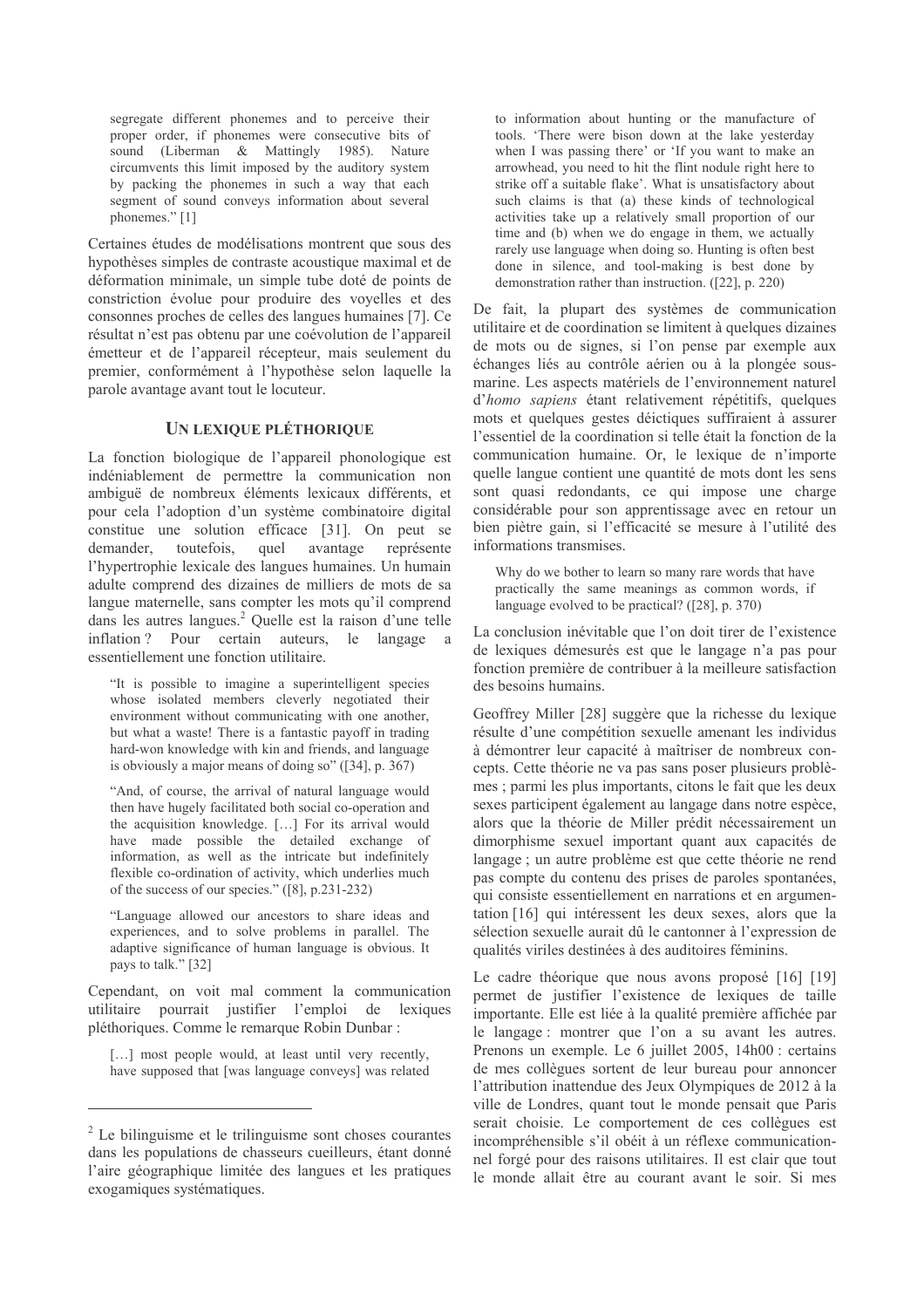collègues guettaient le résultat sur Internet et s'ils n'ont pas perdu une seconde pour l'annoncer, ce n'est pas pour augmenter le bien-être collectif, mais bien pour faire valoir leur capacité à savoir les premiers. Dans un tel schéma, ce n'est pas tant l'information elle-même qui importe, mais son originalité.

Si telle est la fonction première du langage : montrer que l'on détient des informations originales, on comprend pourquoi les lexiques ne peuvent pas se limiter à quelques dizaines de mots. Les événements originaux, qui permettent à ceux qui les annoncent de produire un effet sur leurs auditeurs, sont des événements inattendus, qui portent préférentiellement sur des faits rares [17]. Or, pour pouvoir désigner des états de fait rares, il est nécessaire de disposer d'un nombre suffisant de mots.

#### **UNE MÉMOIRE DISPROPORTIONNÉE**

Le lexique n'est pas le seul élément disproportionné de notre cognition. Les être humains stockent de nombreuses situations, toutes uniques, après une seule exposition. Cette capacité étonnante est, elle aussi, liée à la production de la parole.

L'observation des conversations quotidiennes montre que les individus consacrent la moitié du temps de parole, soit 10% de leur temps éveillé, à rapporter des faits passés qu'ils cherchent à présenter 'à propos' dans la conversation. L'originalité de tels récits réside dans leur caractère inattendu. Ainsi, passant dans une rue de Paris avec son amie, un locuteur montre une école et explique qu'il a été le témoin d'un incendie quelques années plus tôt, et qu'il pouvait voir les flammes sortir de la fenêtre de gauche. Ce comportement narratif qui emplit les conversations humaines est rendu possible par une particularité de notre espèce, la mémoire épisodique [41]. Certains animaux comme les écureuils ou les geais buissonniers (Aphelocoma coerulescens) ont une mémoire spécialisée pour la rétention des caches de nourriture [10]. Les grands singes semblent avoir une mémoire de certains événements précis récents [37], mais la généralité, la précision et la taille de la mémoire épisodique humaine en font une capacité sans équivalent connu dans le monde vivant. Certains auteurs ont tenté de justifier cette capacité par son intérêt pratique [6], mais comme pour le lexique, le coût prohibitif d'un tel organe (la matière cérébrale qui stocke ces souvenirs consomme vingt fois plus d'énergie que les muscles [2]) ne saurait être compensé par la mémorisation d'épisodes entièrement instanciés qui ne contribuent que faiblement à l'efficacité de l'apprentissage. Le rôle de la mémoire épisodique, en revanche, prend tout son sens si les individus utilisent les épisodes qu'ils ont conservés en mémoire pour les évoquer dans les situations où ils peuvent apparaître inattendus.

Un événement est d'autant plus inattendu qu'il est plus

simple à individualiser que prévu.<sup>3</sup> D'où l'importance de stocker des épisodes parfaitement instanciés. Prenons deux cas extrêmes : (1) le locuteur qui a vu une école en flammes en se rendant à son travail a trouvé la situation très inattendue au moment de l'événement, car elle était facile à individualiser au sein de toutes les classes de situations qui peuvent servir de référence; (2) s'il mentionne simplement que telle école a brûlé dans le passé, son amie ne voit pas ce qui discerne cette école de tous les bâtiments devant lesquels le couple passe, ni ce qui discerne ce sinistre de tous les incendies qui se produisent chaque année dans Paris. L'effet conversationnel sera faible, et risque de provoquer un rejet du type So what? [25]. Si le locuteur raconte qu'il a personnellement vu les flammes qui sortaient de cette fenêtre à gauche, l'effet sera intermédiaire entre (1) et (2) : en utilisant le témoignage instancié de son ami, l'interlocutrice peut plus facilement individualiser la situation et en apprécie le caractère inattendu.

Le comportement narratif, qui représente environ la moitié des prises de parole, requiert donc d'être capable de stocker et de décrire de manière non ambiguë de très nombreux épisodes. Là encore, la pression de sélection s'exerce sur les locuteurs. Sur le marché des alliances, où les liens sociaux se font et se défont, les individus capables de produire de l'inattendu sont davantage appréciés. L'évolution a favorisé ceux qui disposaient d'un vaste répertoire d'épisodes et des lexiques capables de les décrire de manière non ambiguë.

### LE GESTE ET LA PAROLE

Certains auteurs défendent l'idée selon laquelle la communication humaine aurait été gestuelle avant d'être orale, et qu'il n'existe pas de continuité évidente entre les vocalisations des primates et le langage oral humain [11] [12] [3]. Le canal manuel-visuel présente de nombreux avantages en comparaison du canal vocal-auditif, ce qui justifie aux yeux de plusieurs auteurs l'idée selon laquelle son recrutement pour la communication référentielle ait été plus 'facile'. Leonard Talmy identifie un certain nombre d'avantages du canal manuel-visuel [38]. Citons :

- la présence d'une trentaine de paramètres pouvant varier indépendamment, contre 8 seulement pour le canal vocal-auditif
- un fort parallélisme
- des paramètres continus permettant une forte iconicité

Talmy tire argument du caractère fortement digital de la communication sur le canal vocal auditif pour expliquer la supériorité que celui-ci a finalement montrée pour la communication de concepts abstraits. Un argument similaire est proposé par Corballis selon qui l'accumu-

 $3$  D'un point de vue technique, l'inattendu U se mesure à la différence de complexité de description :  $U = C_{exp}$  –  $C_{obs}$ , où  $C_{exp}$  et  $C_{obs}$  désignent respectivement la complexité, au sens de Kolmogorov, attendue et observée [19].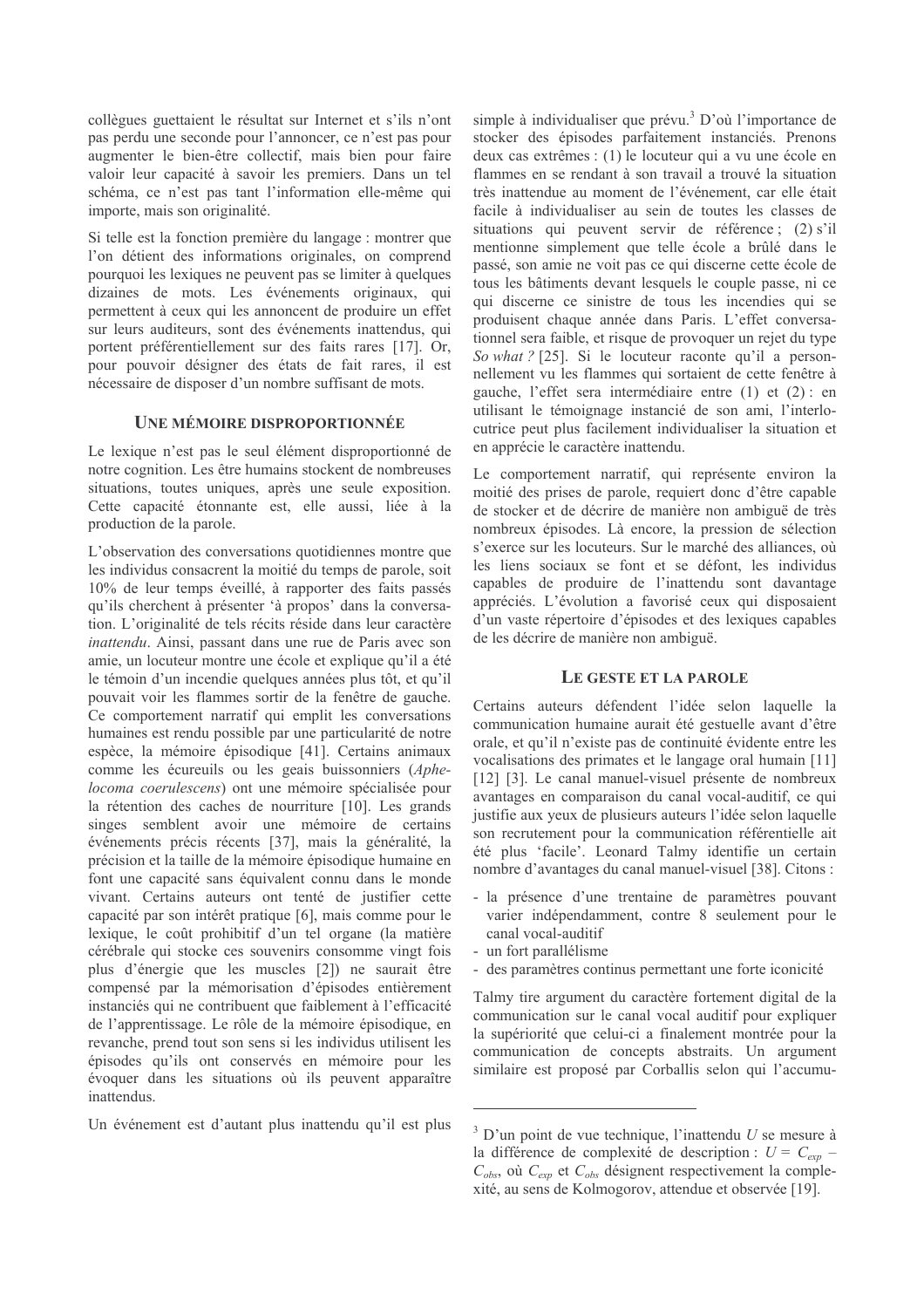lation des signifiés est incompatible avec un encodage analogique :

It would be difficult, for example, to make iconic signs that would distinguish ducks from drakes [...] spoken words cannot be iconic representations of real-world objects or events. They can therefore be calibrated to minimize confusion between physically similar objects.  $([12], p. 212).$ 

L'argument est, cependant, discutable. L'exemple des langues des signes démontre que le canal manuel-visuel peut parfaitement servir de support à une transmission digitale. N'étant pas astreint à une iconicité stricte, il peut combiner les avantages des deux systèmes, tout en conservant son parallélisme et le nombre important des paramètres qui peuvent varier indépendamment. Dans ces conditions, le fait que la communication humaine soit spontanément orale et non gestuelle constitue un mystère.

La solution de cette énigme nous est fournie là encore par le constat que le langage a évolué dans l'intérêt du locuteur. Le problème qui se pose à tout locuteur, avant même de faire valoir la qualité de son message (notamment l'inattendu de la situation décrite dans le cas de la communication événementielle), est *d'attirer* l'attention des auditeurs. L'observation des conversations quotidiennes montre qu'elles mettent en scène une compétition, non du côté des auditeurs, mais des locuteurs.

Watch any group of people conversing, and you will see the exact opposite of the behaviour predicted by the kinship and reciprocity theories of language. People compete to say things. They strive to be heard.  $(28)$ ,  $p. 350$ 

Dans un tel contexte compétitif, attirer l'attention des autres devient crucial. Sur ce registre, le canal vocalauditif possède un avantage décisif sur le canal manuelvisuel, car l'attention auditive des individus est beaucoup plus facile à *forcer* que leur attention visuelle. Il suffit d'observer un groupe de malentendants en train de signer pour s'en persuader. Si l'on suit cet argument, on doit admettre que le langage a eu une composante orale dès ses débuts, dès le stade du geste référentiel déictique. L'argument n'est pas incompatible avec une coévolution de la parole et du geste spontané, au contraire. En revanche, en conférant le primat à la modalité vocale, il exclut les scénarios de type "échafaudage" qui imaginent que l'émergence du langage a dû s'appuyer sur un état antérieur purement gestuel de la communication humaine.

#### **CONCLUSION**

Nous avons évoqué dans ce qui précède plusieurs conséquences du fait que le langage a évolué au bénéfice des locuteurs et non, conformément à une idée répandue, au bénéfice des auditeurs. L'activité langagière humaine constitue l'une des *arènes* où se jouent l'établissement et le maintien des liens de solidarité. Compte tenu de leur structure sociale particulière, caractérisée par des coalitions de taille importante, les humains utilisent

plusieurs critères pour le choix de leurs alliés. Parmi ces critères, la capacité informationnelle, par laquelle les individus connaissent l'état de leur environnement physique et social, joue un rôle important. Cette préférence pour les individus bien informés engendre une compétition dans laquelle les locuteurs rivalisent pour afficher leur compétence informationnelle, ce qu'ils font notamment en rapportant tout fait qui peut apparaître inattendu.

Les conséquences de cette compétition sont multiples et en conformité avec ce que nous observons du langage tel qu'il est pratiqué. Nous avons mentionné le caractère non utilitaire de la plupart des prises de parole, le fait que l'appareil phonatoire a évolué bien davantage que l'appareil auditif, le fait que les lexiques atteignent une taille disproportionnée, le fait que les humains maintiennent en mémoire une grande quantité d'épisodes instanciés, et enfin le fait que la communication humaine passe par la parole, alors que tout prédestinait la modalité gestuelle dans ce rôle si le critère premier était l'efficacité.

Le scénario qui voit dans le langage un moyen d'affichage des capacités informationnelles est riche d'autres prédictions. Par exemple, il explique comment l'argumentation a pu naître comme un moyen pour les auditeurs de lutter contre le mensonge, qui permet de produire de l'inattendu à moindre frais lorsque les faits rapportés ne sont pas vérifiables [16].

Le point crucial qui reste à éclaircir réside dans le changement d'organisation social qu'a connu la lignée humaine. L'hypothèse concernant l'importance pour les humains d'afficher leurs capacités informationnelles par le langage repose sur le fait que la connaissance de l'environnement physique et social est essentielle pour la prise de décision collective au sein d'une coalition. Ceci n'a de sens que si les coalitions sont de taille significative, quelque cinq ou dix individus. Chez les chimpanzés mâles, les coalitions n'excèdent pas trois individus [13]. La qualité la plus recherchée est la force physique, et c'est aussi celle qui est préférentiellement affichée. Pour une raison qui reste inconnue, notre lignée a connu une bifurcation, avec l'émergence de coalitions plus vastes. C'est ce changement qui a conféré son importance à la capacité informationnelle, et c'est à ce changement que nous devons de parler.

#### **BIBLIOGRAPHIE**

- [1] O. Aaltonen & E. Uusipaikka. "Why speaking is so easy? - Because talking is like walking with a mouth". In: M. Suominen, A. Arppe & et al. (Eds), A man of measure: Festschrift in honour of Fred Karlsson. A special supplement to SKY Journal of Linguistics vol. 19:111-118, 2006.
- [2] L. C. Aiello. "Brains and guts in human evolution: The Expensive Tissue Hypothesis". Brazilian Journal of Genetics 20(1):141-148, 1997.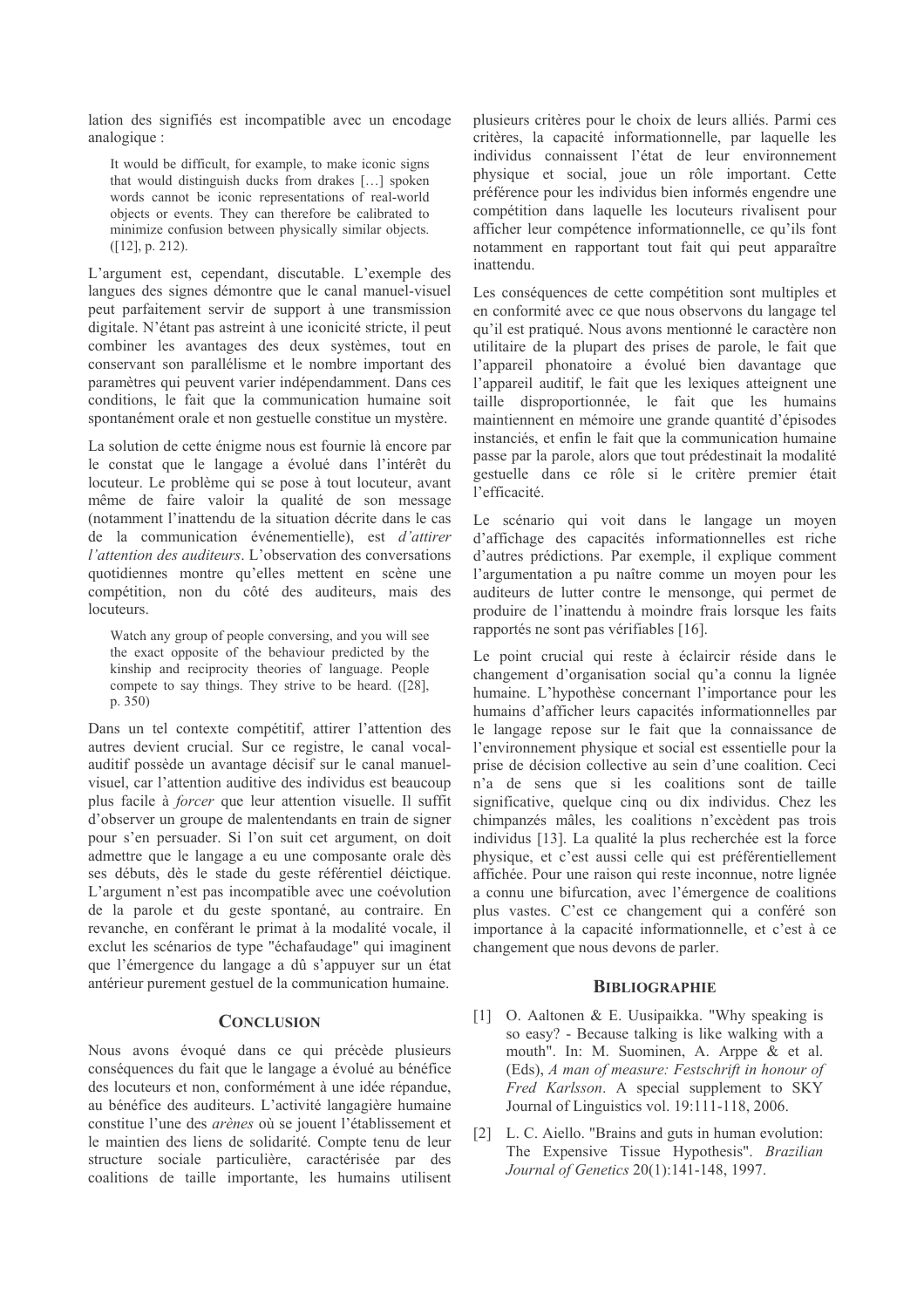- [3] M. A. Arbib. "Grounding the mirror system hypothesis for the evolution of the language-ready brain". In: A. Cangelosi & D. Parisi (Eds), Simulating the evolution of language. Springer Verlag, London, pages 229-254, 2001.
- [4] R. Barone. Anatomie comparée des mammifères domestiques. Vigot, Paris, 1976.
- [5] I. Brinck & P. Gärdenfors. "Co-operation and communication in apes and humans". Mind and Language 18(5):484-501, 2003.
- [6] R. Brown & J. Kulik. "Flashbulb memories". Cognition 5:73-99, 1977.
- [7] R. Carré. "From an acoustic tube to speech production". Speech communication 42:227-240, 2004.
- $\begin{bmatrix} 8 \end{bmatrix}$  P. Carruthers. Language, Thought and Consciousness. Cambridge University Press. Cambridge, MA, 1996.
- [9] N. Chomsky. Réflexions sur le langage. Flammarion, Paris, 1975 (ed. 1981).
- [10] N. S. Clayton & A. Dickinson. "Episodic-like memory during cache recovery by scrub jays". Nature 395:272-274, 1998.
- [11] M. C. Corballis. "Did language evolve from manual gestures?". In: A. Wray (Ed), The *transition to language.* Oxford University Press, Oxford, UK, pages 161-179, 2002.
- [12] M. C. Corballis. "From hand to mouth: The gestural origins of language". In: M. H. Christiansen & S. Kirby (Eds), Language Evolution. Oxford University Press, Oxford, pages 201-218, 2003.
- [13] F. B. M. de Waal. Chimpanzee politics: power and sex among apes. The John Hopkins Univ. Press, Baltimore, 1982 (ed. 1989).
- [14] T. W. Deacon. The symbolic species. W.W. Norton & Co., New York, NY, 1997.
- [15] J-L. Dessalles. "Coalition factor in the evolution of non-kin altruism". Advances in Complex Systems 2(2):143-172, 1999.
- [16] J-L. Dessalles. Aux origines du langage : Une histoire naturelle de la parole. Hermès-sciences, Paris, 2000.
- [17] J-L. Dessalles. "Vers une modélisation de l'intérêt". In: A. Herzig, Y. Lespérance & A-I. Mouaddib (Eds), Actes des troisièmes journées francophones 'Modèles formels de l'interaction' (MFI-05). Cépaduès Editions, Toulouse, 113-122, 2005.
- [18] J-L. Dessalles. "A structural model of intuitive probability". In: D. Fum, F. Del Missier & A. Stocco (Eds), Proceedings of the seventh International Conference on Cognitive Modeling. Edizioni Goliardiche, Trieste, IT, pages 86-91, 2006.
- [19] J-L. Dessalles. "Generalised signalling: a possible solution to the paradox of language". In: A. Cangelosi, A. D. M. Smith & K. Smith (Eds), The evolution of language. World Scientific, Singapore, pages 75-82, 2006.
- [20] R. I. M. Dunbar, N. Duncan & D. Nettle. "Size and structure of freely forming conversational groups". Human nature 6(1):67-78, 1995.
- [21] R. I. M. Dunbar. Grooming, gossip, and the evolution of language. Harvard University Press, Cambridge, MA, 1996.
- [22] R. I. M. Dunbar. "The origin and subsequent evolution of language". In: M. H. Christiansen & S. Kirby (Eds), Language Evolution. Oxford University Press, Oxford, UK, pages 219-234, 2003
- [23] H. Gintis, E. A. Smith & S. Bowles. "Costly Signaling and Cooperation". Journal  $\sigma$ f Theoretical Biology 213:103-119, 2001.
- [24] R. B. Goldbloom. The Canadian guide to clinical preventive health care. Canada Communication Group - Publishing, Ottawa, CA, 1994.
- [25] W. Labov. "Some further steps in narrative analysis". Journal of Narrative and Life History 7(1-4):395-415, 1997.
- [26] A. M. Liberman & I. G. Mattingly. "The motor theory of speech perception revised". Cognition 21(1):1-36, 1985.
- [27] J. Maynard Smith. The Theory of Evolution. Penguin Books, New York, NY, 1958 (ed. 1975).
- [28] G. F. Miller. *The mating mind*. Doubleday, New York, NY, 2000.
- [29] F. J. Newmeyer. "What can the field of linguistics tell us about the origins of language?". In: M. H. Christiansen & S. Kirby (Eds), Language Evolution. Oxford University Press, Oxford, UK, pages 58-76, 2003.
- [30] W. Noble & I. Davidson. Human evolution, language and mind. Cambridge University Press. Cambridge, MA, 1996.
- [31] M. A. Nowak, D. C. Krakauer & A. Dress. "An error limit for the evolution of language". Proceedings of the Royal Society of London B266:2131-2136, 1999.